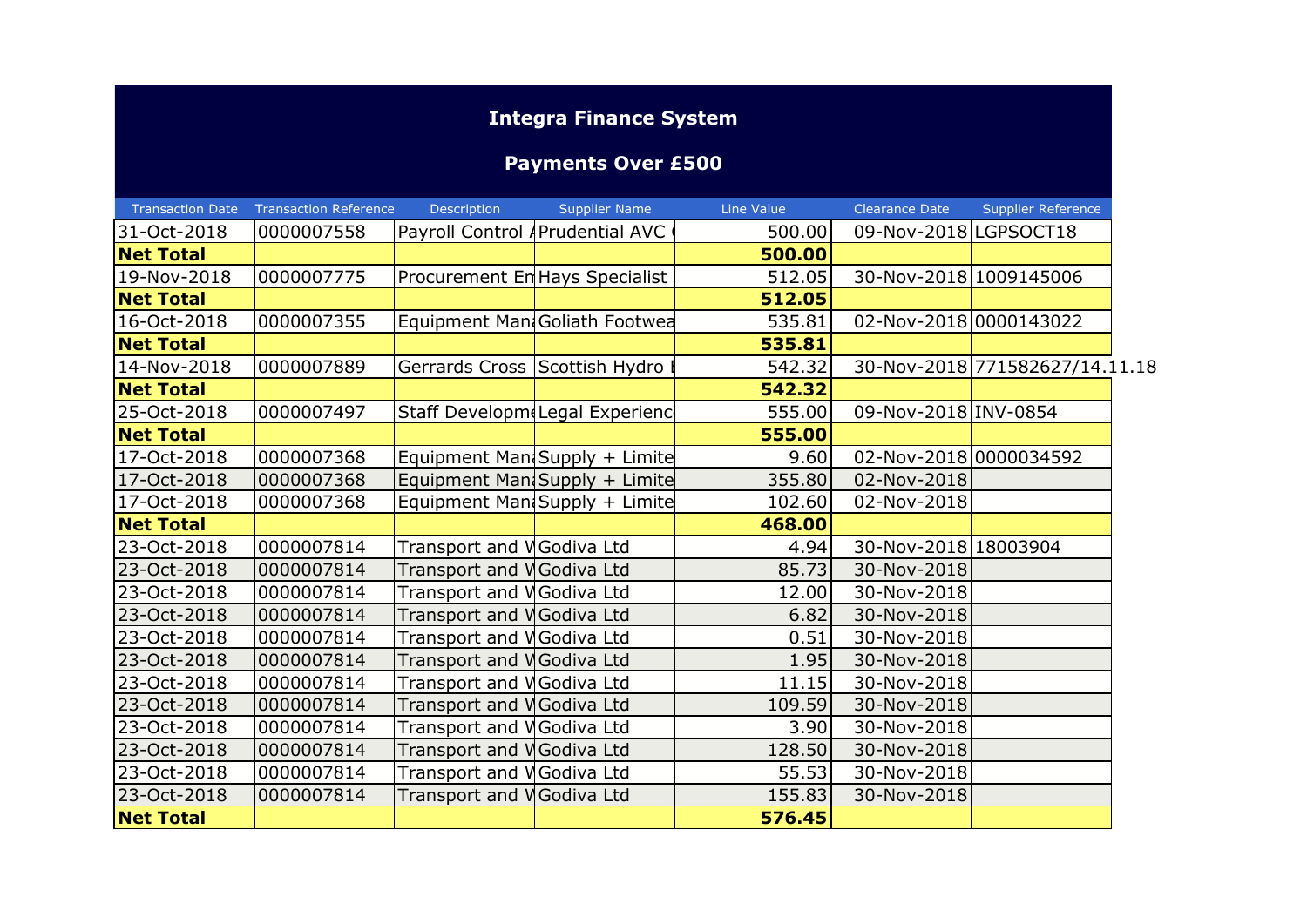| 29-Oct-2018      | 0000007554 |                                   | Transport and VAts Euromaster  | 586.02 |                        | 23-Nov-2018 A2560422821      |
|------------------|------------|-----------------------------------|--------------------------------|--------|------------------------|------------------------------|
| <b>Net Total</b> |            |                                   |                                | 586.02 |                        |                              |
| 10-Oct-2018      | 0000007277 | <b>ICT Computer HKoris Ltd</b>    |                                | 600.00 | 02-Nov-2018 714827     |                              |
| <b>Net Total</b> |            |                                   |                                | 600.00 |                        |                              |
| 16-Nov-2018      | 0000007780 | Transport and VTruckeast Ltd      |                                | 614.55 | 30-Nov-2018 15082362   |                              |
| <b>Net Total</b> |            |                                   |                                | 614.55 |                        |                              |
| 17-Oct-2018      | 0000007414 | Service Delivery Adecco Uk Ltd    |                                | 623.56 | 02-Nov-2018 28257536   |                              |
| <b>Net Total</b> |            |                                   |                                | 623.56 |                        |                              |
| 24-Oct-2018      | 0000007515 | Human Resourd Adecco Uk Ltd       |                                | 623.56 | 16-Nov-2018 28264269   |                              |
| <b>Net Total</b> |            |                                   |                                | 623.56 |                        |                              |
| 30-Jul-2018      | 0000007555 |                                   | Corporate Mana Buckinghamshir  | 635.00 | 09-Nov-2018 2220002589 |                              |
| <b>Net Total</b> |            |                                   |                                | 635.00 |                        |                              |
| 06-Nov-2018      | 0000007602 |                                   | Broughton Fire Beacon Promot   | 30.00  | 23-Nov-2018 812        |                              |
| 06-Nov-2018      | 0000007602 |                                   | Broughton Fire Beacon Promot   | 612.50 | 23-Nov-2018            |                              |
| <b>Net Total</b> |            |                                   |                                | 642.50 |                        |                              |
| 24-Nov-2018      | 0000007839 |                                   | Property Team (Tencer Limited  | 647.72 | 30-Nov-2018 110949     |                              |
| <b>Net Total</b> |            |                                   |                                | 647.72 |                        |                              |
| 25-Oct-2018      | 0000007478 | <b>ICT Computer MBowtower Ltd</b> |                                | 650.00 |                        | 09-Nov-2018 LC7301 B:SI00055 |
| <b>Net Total</b> |            |                                   |                                | 650.00 |                        |                              |
| 20-Nov-2018      | 0000007872 | Service Delivery Adecco Uk Ltd    |                                | 660.24 | 30-Nov-2018 28292157   |                              |
| <b>Net Total</b> |            |                                   |                                | 660.24 |                        |                              |
| 06-Nov-2018      | 0000007580 | Service Delivery Adecco Uk Ltd    |                                | 678.58 | 16-Nov-2018 28278735   |                              |
| <b>Net Total</b> |            |                                   |                                | 678.58 |                        |                              |
| 13-Nov-2018      | 0000007752 | Service Delivery Adecco Uk Ltd    |                                | 678.58 | 30-Nov-2018 28285549   |                              |
| <b>Net Total</b> |            |                                   |                                | 678.58 |                        |                              |
| 28-Oct-2018      | 0000007508 |                                   | Research and D Motivair Compre | 688.72 | 09-Nov-2018 IN130245   |                              |
| <b>Net Total</b> |            |                                   |                                | 688.72 |                        |                              |
| 20-Nov-2018      | 0000007871 | Human Resourd Adecco Uk Ltd       |                                | 733.60 | 30-Nov-2018 28292158   |                              |
| <b>Net Total</b> |            |                                   |                                | 733.60 |                        |                              |
| 13-Nov-2018      | 0000007753 | Human Resourd Adecco Uk Ltd       |                                | 742.77 | 30-Nov-2018 28285548   |                              |
| <b>Net Total</b> |            |                                   |                                | 742.77 |                        |                              |
| 30-Oct-2018      | 0000007582 | Human Resourd Adecco Uk Ltd       |                                | 747.36 | 16-Nov-2018 28271797   |                              |
| <b>Net Total</b> |            |                                   |                                | 747.36 |                        |                              |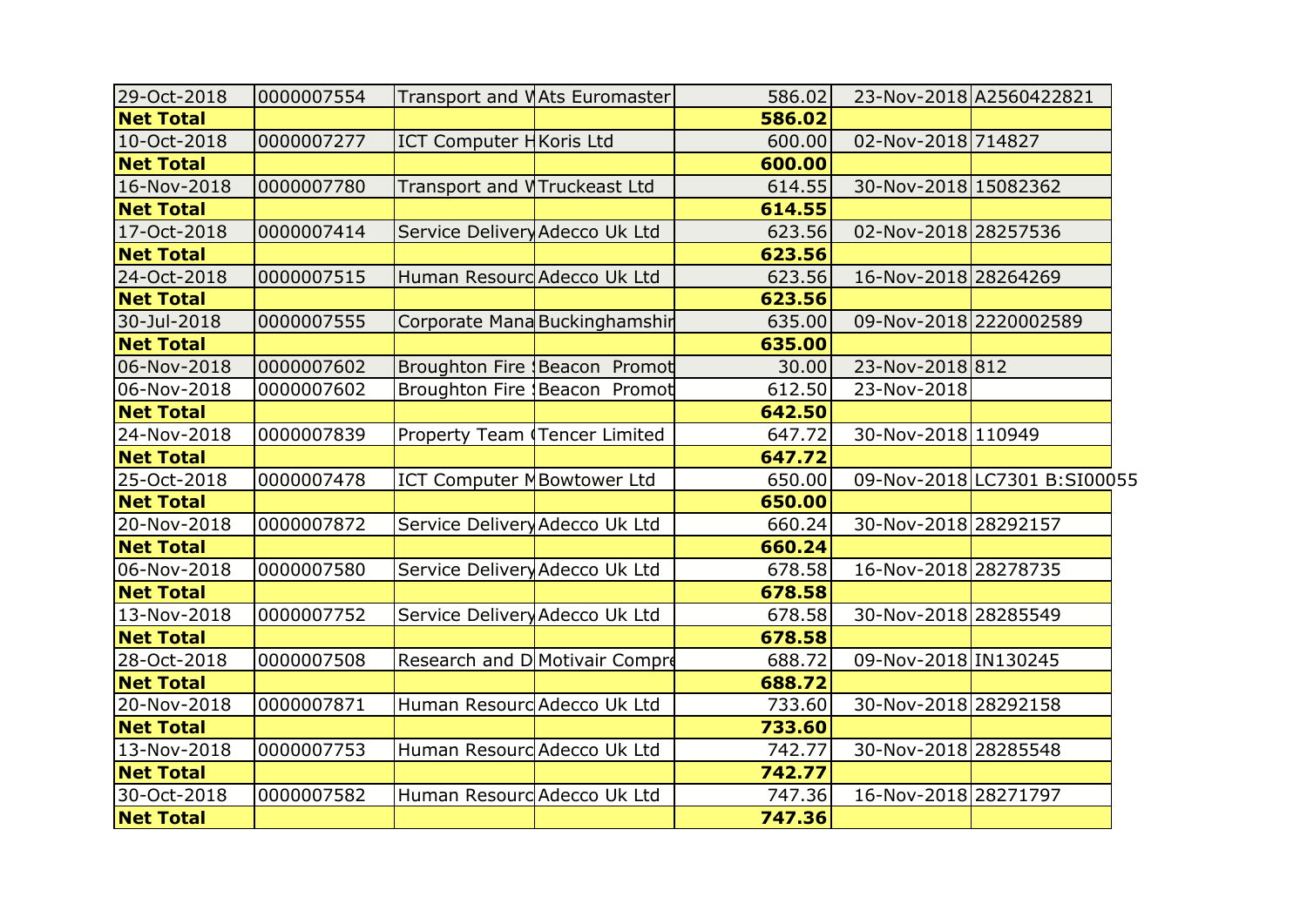| 26-Oct-2018      | 0000007707 |                                 | Property Team (Insight Direct (     | 750.00   | 16-Nov-2018 4114442    |                         |
|------------------|------------|---------------------------------|-------------------------------------|----------|------------------------|-------------------------|
| <b>Net Total</b> |            |                                 |                                     | 750.00   |                        |                         |
| 26-Oct-2018      | 0000007708 |                                 | Finance Comput Insight Direct (1    | 750.00   | 23-Nov-2018 4114441    |                         |
| <b>Net Total</b> |            |                                 |                                     | 750.00   |                        |                         |
| 14-Nov-2018      | 0000007757 |                                 | Brill Fire Station Flogas Uk Limite | 754.23   | 23-Nov-2018 4513265    |                         |
| <b>Net Total</b> |            |                                 |                                     | 754.23   |                        |                         |
| 30-Oct-2018      | 0000007542 |                                 | Finance Employ Hays Specialist      | 760.80   | 02-Nov-2018 1009026659 |                         |
| <b>Net Total</b> |            |                                 |                                     | 760.80   |                        |                         |
| 12-Nov-2018      | 0000007657 |                                 | Staff Developm Global Knowled       | 772.50   | 30-Nov-2018 310167     |                         |
| <b>Net Total</b> |            |                                 |                                     | 772.50   |                        |                         |
| 08-Oct-2018      | 0000007284 |                                 | Transport and VAts Euromaster       | 774.88   |                        | 02-Nov-2018 A2560422424 |
| <b>Net Total</b> |            |                                 |                                     | 774.88   |                        |                         |
| 31-Oct-2018      | 0000007666 | Capital Purchas Edward Baden    |                                     | 811.60   | 30-Nov-2018 261318     |                         |
| <b>Net Total</b> |            |                                 |                                     | 811.60   |                        |                         |
| 14-Nov-2018      | 0000007890 | Beaconsfield Fir Scottish Hydro |                                     | 81.87    |                        | 30-Nov-2018 BMKFAOCT18  |
| 14-Nov-2018      | 0000007890 | High Wycombe Scottish Hydro     |                                     | 424.03   | 30-Nov-2018            |                         |
| 14-Nov-2018      | 0000007890 | Winslow Fire Sta Scottish Hydro |                                     | 278.15   | 30-Nov-2018            |                         |
| 14-Nov-2018      | 0000007890 | Great Missender Scottish Hydro  |                                     | 158.67   | 30-Nov-2018            |                         |
| 14-Nov-2018      | 0000007890 | Amersham Fire Scottish Hydro    |                                     | 127.49   | 30-Nov-2018            |                         |
| 14-Nov-2018      | 0000007890 | Buckingham FireScottish Hydro   |                                     | 419.33   | 30-Nov-2018            |                         |
| 14-Nov-2018      | 0000007890 | Chesham Fire SS Scottish Hydro  |                                     | 383.09   | 30-Nov-2018            |                         |
| 14-Nov-2018      | 0000007890 | Haddenham Fire Scottish Hydro   |                                     | 237.72   | 30-Nov-2018            |                         |
| 14-Nov-2018      | 0000007890 | MK West Fire St Scottish Hydro  |                                     | 1,611.02 | 30-Nov-2018            |                         |
| 14-Nov-2018      | 0000007890 | Broughton Fire Scottish Hydro   |                                     | 1,848.84 | 30-Nov-2018            |                         |
| 14-Nov-2018      | 0000007890 | Princes Risborou Scottish Hydro |                                     | 301.00   | 30-Nov-2018            |                         |
| <b>Net Total</b> |            |                                 |                                     | 5,871.21 |                        |                         |
| 23-Oct-2018      | 0000007457 | ICT Computer HXMA Ltd           |                                     | 835.03   | 09-Nov-2018 KM76595    |                         |
| <b>Net Total</b> |            |                                 |                                     | 835.03   |                        |                         |
| 10-Nov-2018      | 0000007651 | Property Team (Tencer Limited   |                                     | 850.00   | 16-Nov-2018 110663     |                         |
| <b>Net Total</b> |            |                                 |                                     | 850.00   |                        |                         |
| 31-Oct-2018      | 0000007636 |                                 | Property Team   Manton Office S     | 854.56   | 16-Nov-2018 107379     |                         |
| <b>Net Total</b> |            |                                 |                                     | 854.56   |                        |                         |
| 06-Nov-2018      | 0000007724 | Marlow Fire Stal Scottish Power |                                     | 863.76   | 23-Nov-2018 105898040  |                         |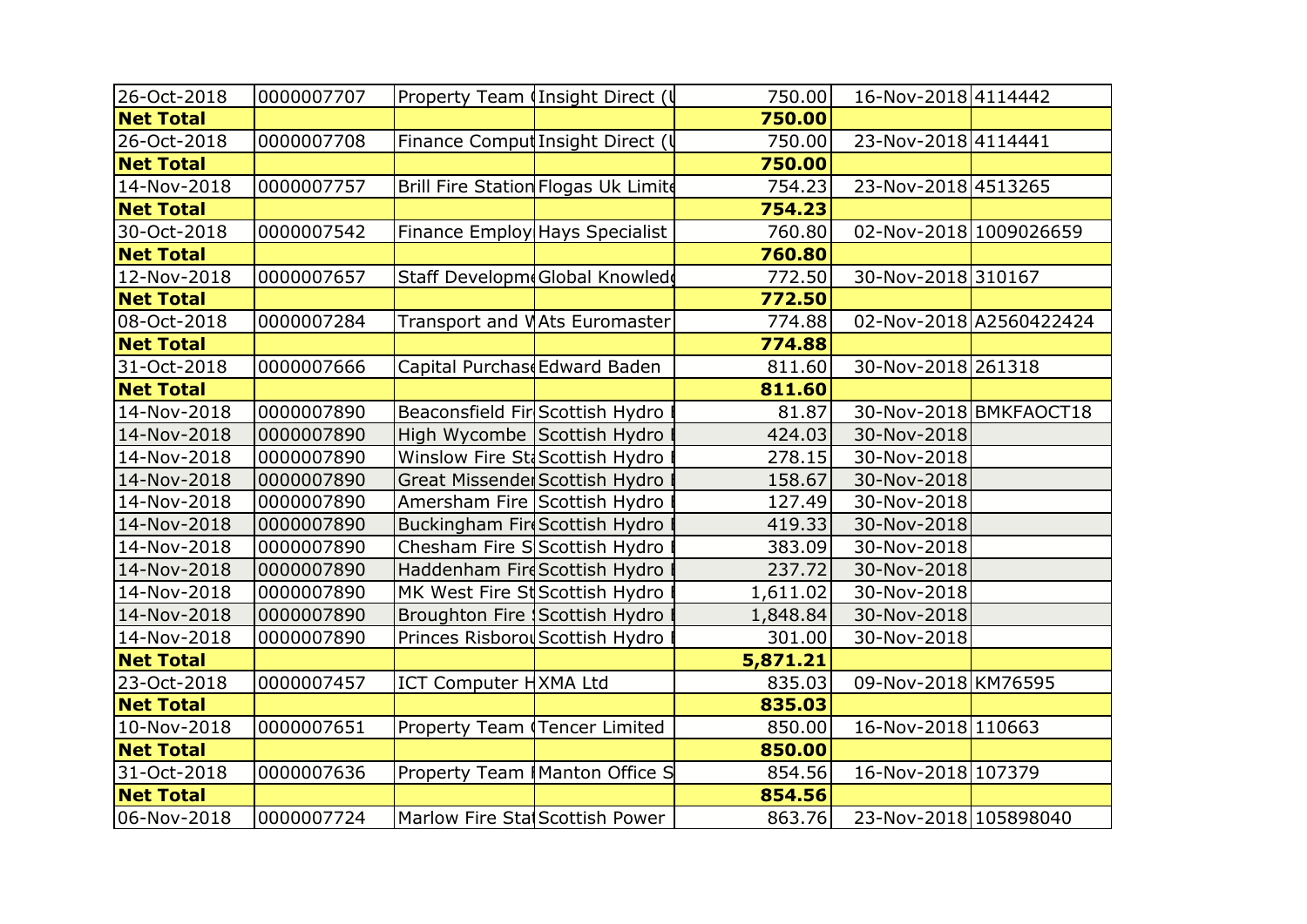| <b>Net Total</b> |            |                              |                                    | 863.76 |                        |                         |
|------------------|------------|------------------------------|------------------------------------|--------|------------------------|-------------------------|
| 30-Sep-2018      | 0000007325 | Asset Control A Edward Baden |                                    | 873.00 | 30-Nov-2018 261004     |                         |
| <b>Net Total</b> |            |                              |                                    | 873.00 |                        |                         |
| 30-Oct-2018      | 0000007534 |                              | Transport and V Rosenbauer Uk      | 877.02 | 16-Nov-2018 10156      |                         |
| <b>Net Total</b> |            |                              |                                    | 877.02 |                        |                         |
| 19-Oct-2018      | 0000007397 |                              | Equipment Man Cfm Supplies Lt      | 391.20 | 02-Nov-2018 SI4869     |                         |
| 19-Oct-2018      | 0000007397 |                              | Equipment Man Cfm Supplies Lt      | 102.90 | 02-Nov-2018            |                         |
| 19-Oct-2018      | 0000007397 |                              | Equipment Man Cfm Supplies Lt      | 396.00 | 02-Nov-2018            |                         |
| <b>Net Total</b> |            |                              |                                    | 890.10 |                        |                         |
| 30-Sep-2018      | 0000007516 |                              | Property Team   Grundon Waste      | 126.00 | 02-Nov-2018 1014933    |                         |
| 30-Sep-2018      | 0000007516 |                              | Property Team Grundon Waste        | 9.12   | 02-Nov-2018            |                         |
| 30-Sep-2018      | 0000007516 |                              | Property Team   Grundon Waste      | 760.55 | 02-Nov-2018            |                         |
| <b>Net Total</b> |            |                              |                                    | 895.67 |                        |                         |
| 15-Nov-2018      | 0000007742 |                              | Procurement En Hays Specialist     | 929.79 | 30-Nov-2018 1009136401 |                         |
| <b>Net Total</b> |            |                              |                                    | 929.79 |                        |                         |
| 31-Oct-2018      | 0000007663 |                              | Transport and V Peter Bassett Lt   | 256.70 | 16-Nov-2018 225371     |                         |
| 31-Oct-2018      | 0000007663 |                              | Transport and V Peter Bassett Lt   | 464.00 | 16-Nov-2018            |                         |
| 31-Oct-2018      | 0000007663 |                              | Transport and V Peter Bassett Lt   | 68.00  | 16-Nov-2018            |                         |
| 31-Oct-2018      | 0000007663 |                              | Transport and V Peter Bassett Lt   | 87.89  | 16-Nov-2018            |                         |
| 31-Oct-2018      | 0000007663 |                              | Transport and V Peter Bassett Lt   | 76.88  | 16-Nov-2018            |                         |
| <b>Net Total</b> |            |                              |                                    | 953.47 |                        |                         |
| 23-Oct-2018      | 0000007465 |                              | Transport and VIntergrated Wat     | 21.83  |                        | 09-Nov-2018 CD200105090 |
| 23-Oct-2018      | 0000007465 |                              | Stokenchurch FiIntergrated Wat     | 21.34  | 09-Nov-2018            |                         |
| 23-Oct-2018      | 0000007465 |                              | Buckingham FireIntergrated Wat     | 93.58  | 09-Nov-2018            |                         |
| 23-Oct-2018      | 0000007465 |                              | Olney Fire Stati Intergrated Wat   | 24.47  | 09-Nov-2018            |                         |
| 23-Oct-2018      | 0000007465 |                              | Waddesdon Fire Intergrated Wat     | 22.90  | 09-Nov-2018            |                         |
| 23-Oct-2018      | 0000007465 |                              | Great Missender Intergrated Wat    | 22.90  | 09-Nov-2018            |                         |
| 23-Oct-2018      | 0000007465 |                              | Admin Buildings Intergrated Wat    | 23.40  | 09-Nov-2018            |                         |
| 23-Oct-2018      | 0000007465 |                              | Brill Fire Station Intergrated Wat | 32.01  | 09-Nov-2018            |                         |
| 23-Oct-2018      | 0000007465 |                              | Newport Pagnel Intergrated Wat     | 33.58  | 09-Nov-2018            |                         |
| 23-Oct-2018      | 0000007465 |                              | MK West Fire St Intergrated Wat    | 105.62 | 09-Nov-2018            |                         |
| 23-Oct-2018      | 0000007465 |                              | Winslow Fire St. Intergrated Wat   | 32.01  | 09-Nov-2018            |                         |
| 23-Oct-2018      | 0000007465 |                              | High Wycombe Intergrated Wat       | 53.16  | 09-Nov-2018            |                         |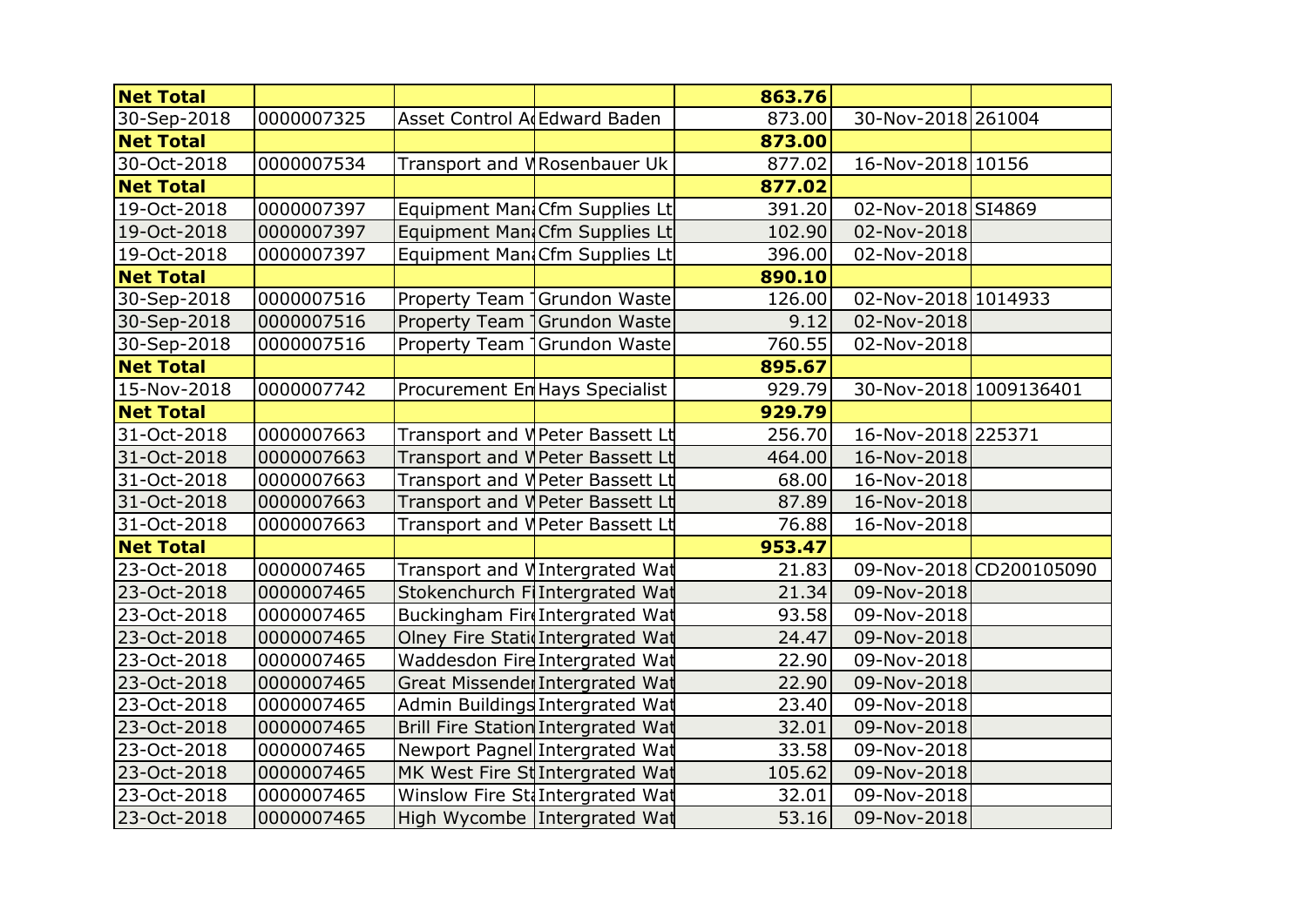| 23-Oct-2018      | 0000007465 |                                | Amersham Fire Intergrated Wat    | 28.15    | 09-Nov-2018            |  |
|------------------|------------|--------------------------------|----------------------------------|----------|------------------------|--|
| 23-Oct-2018      | 0000007465 |                                | Chesham Fire SIntergrated Wat    | 33.58    | 09-Nov-2018            |  |
| 23-Oct-2018      | 0000007465 |                                | Marlow Fire Stal Intergrated Wat | 43.65    | 09-Nov-2018            |  |
| 23-Oct-2018      | 0000007465 |                                | Admin Buildings Intergrated Wat  | 111.47   | 09-Nov-2018            |  |
| 23-Oct-2018      | 0000007465 |                                | MK West Fire St Intergrated Wat  | 38.28    | 09-Nov-2018            |  |
| 23-Oct-2018      | 0000007465 |                                | Haddenham Fire Intergrated Wat   | 48.46    | 09-Nov-2018            |  |
| 23-Oct-2018      | 0000007465 |                                | Princes Risborol Intergrated Wat | 32.01    | 09-Nov-2018            |  |
| 23-Oct-2018      | 0000007465 |                                | Beaconsfield Fir Intergrated Wat | 35.15    | 09-Nov-2018            |  |
| 23-Oct-2018      | 0000007465 |                                | Broughton Fire Intergrated Wat   | 98.28    | 09-Nov-2018            |  |
| <b>Net Total</b> |            |                                |                                  | 955.83   |                        |  |
| 29-Oct-2018      | 0000007540 |                                | Prevention Cour Buckinghamshir   | 960.00   | 02-Nov-2018 2203045170 |  |
| <b>Net Total</b> |            |                                |                                  | 960.00   |                        |  |
| 23-Oct-2018      | 0000007528 |                                | Transport and VRSG ENGINEER      | 260.08   | 16-Nov-2018 73661      |  |
| 23-Oct-2018      | 0000007528 |                                | Transport and VRSG ENGINEER!     | 342.84   | 16-Nov-2018            |  |
| 23-Oct-2018      | 0000007528 |                                | Transport and VRSG ENGINEER.     | 218.16   | 16-Nov-2018            |  |
| 23-Oct-2018      | 0000007528 |                                | Transport and VRSG ENGINEER      | 160.92   | 16-Nov-2018            |  |
| <b>Net Total</b> |            |                                |                                  | 982.00   |                        |  |
| 30-Oct-2018      | 0000007541 |                                | Procurement En Hays Specialist   | 997.17   | 02-Nov-2018 1009084406 |  |
| <b>Net Total</b> |            |                                |                                  | 997.17   |                        |  |
| 23-Oct-2018      | 0000007458 | CAP - ICT Hardy XMA Ltd        |                                  | 1,008.60 | 09-Nov-2018 KM75343    |  |
| <b>Net Total</b> |            |                                |                                  | 1,008.60 |                        |  |
| 27-Nov-2018      | 0000007913 |                                | Procurement En Hays Specialist   | 1,010.65 | 30-Nov-2018 1009164021 |  |
| <b>Net Total</b> |            |                                |                                  | 1,010.65 |                        |  |
| 13-Nov-2018      | 0000007719 |                                | Property Team (Total Design Ce   | 1,020.00 | 30-Nov-2018 180002-1   |  |
| <b>Net Total</b> |            |                                |                                  | 1,020.00 |                        |  |
| 24-Oct-2018      | 0000007511 |                                | Staff Developm Chris Croft Train | 1,100.00 | 16-Nov-2018 218-1024   |  |
| <b>Net Total</b> |            |                                |                                  | 1,100.00 |                        |  |
| 16-Nov-2018      | 0000007771 | Transport and VQuartix         |                                  | 1,137.60 | 30-Nov-2018 389204     |  |
| <b>Net Total</b> |            |                                |                                  | 1,137.60 |                        |  |
| 25-Oct-2018      | 0000007494 | Finance Employ Hays Specialist |                                  | 1,141.20 | 02-Nov-2018 1009067478 |  |
| <b>Net Total</b> |            |                                |                                  | 1,141.20 |                        |  |
| 14-Nov-2018      | 0000007734 |                                | Finance Employ Hays Specialist   | 1,268.00 | 16-Nov-2018 1009110387 |  |
| <b>Net Total</b> |            |                                |                                  | 1,268.00 |                        |  |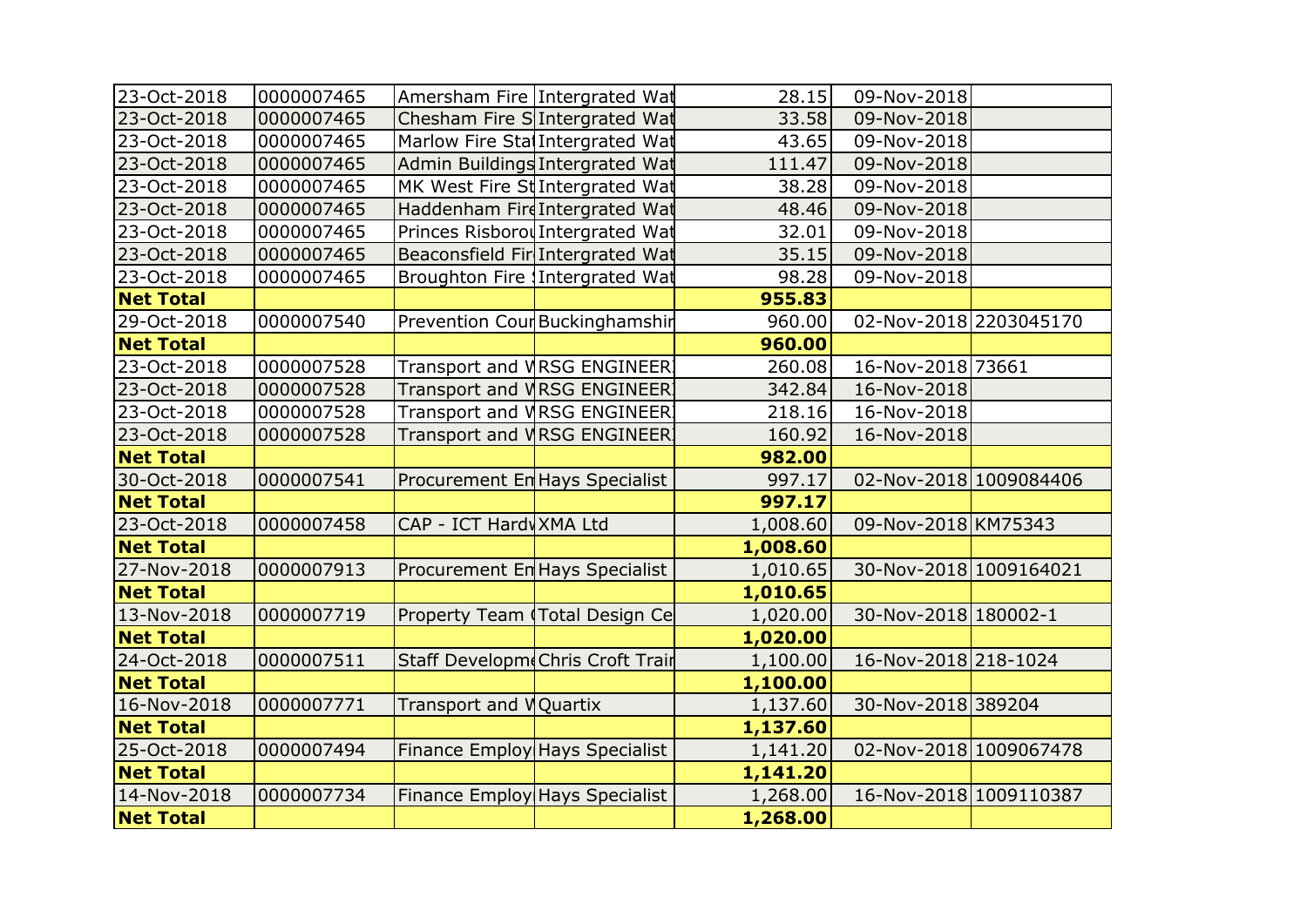| 14-Nov-2018      | 0000007735 |                                   | Finance Employ Hays Specialist | 1,268.00 | 16-Nov-2018 1009092155 |  |
|------------------|------------|-----------------------------------|--------------------------------|----------|------------------------|--|
| <b>Net Total</b> |            |                                   |                                | 1,268.00 |                        |  |
| 23-Nov-2018      | 0000007830 |                                   | Finance Employ Hays Specialist | 1,268.00 | 30-Nov-2018 1009129431 |  |
| <b>Net Total</b> |            |                                   |                                | 1,268.00 |                        |  |
| 28-Nov-2018      | 0000007937 |                                   | Finance Employ Hays Specialist | 1,268.00 | 30-Nov-2018 1009149028 |  |
| <b>Net Total</b> |            |                                   |                                | 1,268.00 |                        |  |
| 06-Nov-2018      | 0000007725 | Admin Buildings Scottish Power    |                                | 1,322.68 | 23-Nov-2018 105898356  |  |
| <b>Net Total</b> |            |                                   |                                | 1,322.68 |                        |  |
| 13-Nov-2018      | 0000007716 | Data Intelligenc Cadcorp          |                                | 723.33   | 30-Nov-2018 SV0027669  |  |
| 13-Nov-2018      | 0000007716 | Data IntelligencCadcorp           |                                | 400.00   | 30-Nov-2018            |  |
| 13-Nov-2018      | 0000007716 | Data Intelligenc Cadcorp          |                                | 208.00   | 30-Nov-2018            |  |
| <b>Net Total</b> |            |                                   |                                | 1,331.33 |                        |  |
| 02-Nov-2018      | 0000007676 |                                   | Urban Search al Lyon Equipment | 1,040.16 | 30-Nov-2018 633263     |  |
| 02-Nov-2018      | 0000007676 |                                   | Urban Search alLyon Equipment  | 64.22    | 30-Nov-2018            |  |
| 02-Nov-2018      | 0000007676 |                                   | Urban Search al Lyon Equipment | 321.00   | 30-Nov-2018            |  |
| <b>Net Total</b> |            |                                   |                                | 1,425.38 |                        |  |
| 07-Nov-2018      | 0000007560 | Health and Safe Bureau Veritas    |                                | 1,500.00 | 16-Nov-2018 18018234   |  |
| <b>Net Total</b> |            |                                   |                                | 1,500.00 |                        |  |
| 05-Sep-2018      | 0000007810 | Transport and VGodiva Ltd         |                                | 1.81     | 30-Nov-2018 18003213   |  |
| 05-Sep-2018      | 0000007810 | Transport and <i>N</i> Godiva Ltd |                                | 0.98     | 30-Nov-2018            |  |
| 05-Sep-2018      | 0000007810 | Transport and <i>N</i> Godiva Ltd |                                | 50.08    | 30-Nov-2018            |  |
| 05-Sep-2018      | 0000007810 | Transport and <i>N</i> Godiva Ltd |                                | 7.51     | 30-Nov-2018            |  |
| 05-Sep-2018      | 0000007810 | Transport and <i>N</i> Godiva Ltd |                                | 3.45     | 30-Nov-2018            |  |
| 05-Sep-2018      | 0000007810 | Transport and V Godiva Ltd        |                                | 64.26    | 30-Nov-2018            |  |
| 05-Sep-2018      | 0000007810 | Transport and <i>N</i> Godiva Ltd |                                | 1.95     | 30-Nov-2018            |  |
| 05-Sep-2018      | 0000007810 | Transport and <i>N</i> Godiva Ltd |                                | 11.60    | 30-Nov-2018            |  |
| 05-Sep-2018      |            |                                   |                                | 1.91     | 30-Nov-2018            |  |
|                  | 0000007810 | Transport and VGodiva Ltd         |                                |          |                        |  |
| 05-Sep-2018      | 0000007810 | Transport and <i>N</i> Godiva Ltd |                                | 105.30   | 30-Nov-2018            |  |
| 05-Sep-2018      | 0000007810 | Transport and V Godiva Ltd        |                                | 1.73     | 30-Nov-2018            |  |
| 05-Sep-2018      | 0000007810 | Transport and VGodiva Ltd         |                                | 19.23    | 30-Nov-2018            |  |
| 05-Sep-2018      | 0000007810 | Transport and <i>N</i> Godiva Ltd |                                | 488.69   | 30-Nov-2018            |  |
| 05-Sep-2018      | 0000007810 | Transport and VGodiva Ltd         |                                | 23.23    | 30-Nov-2018            |  |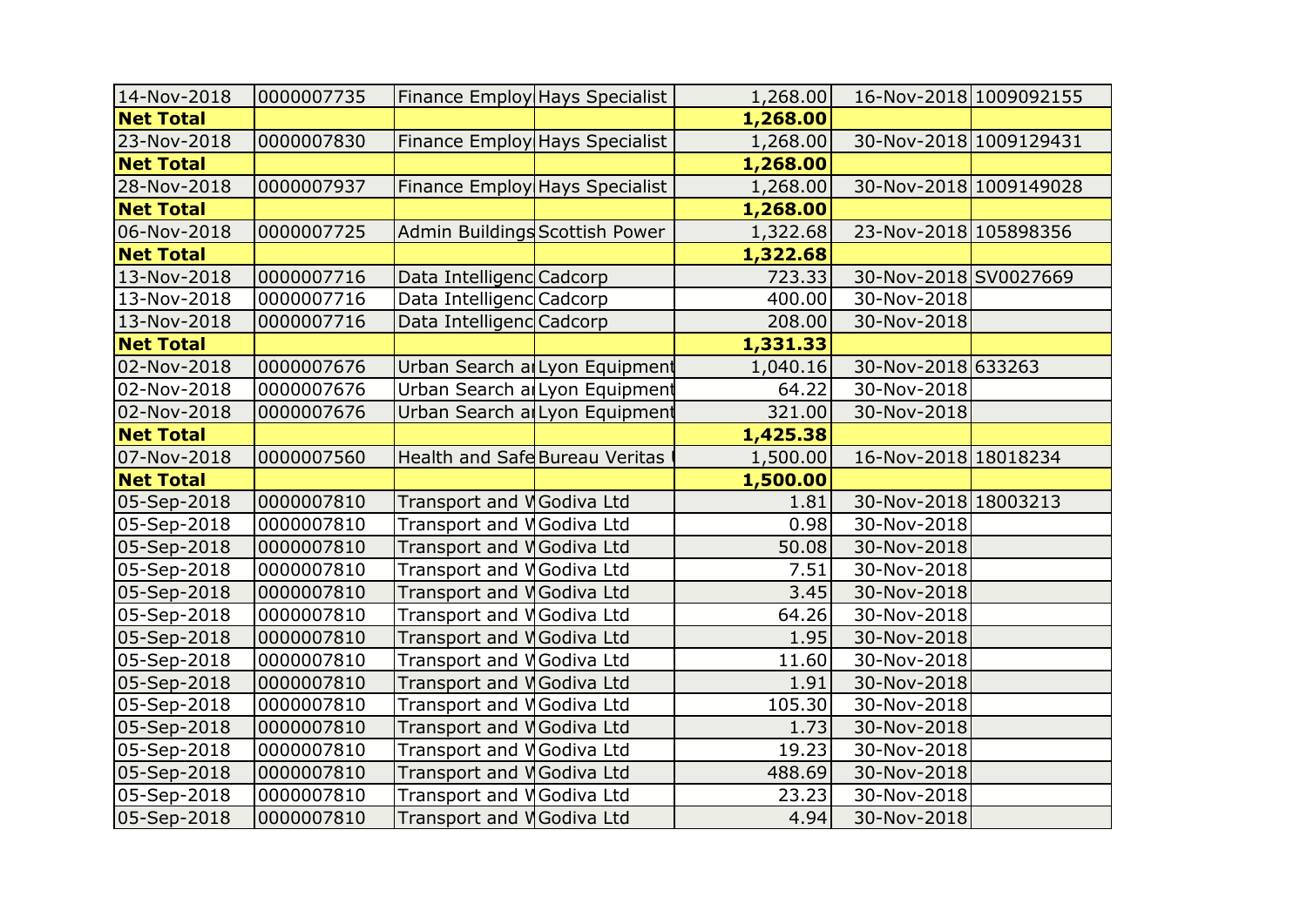| 05-Sep-2018      | 0000007810 | Transport and VGodiva Ltd         |                                     | 675.67   | 30-Nov-2018            |  |
|------------------|------------|-----------------------------------|-------------------------------------|----------|------------------------|--|
| 05-Sep-2018      | 0000007810 | Transport and <i>N</i> Godiva Ltd |                                     | 7.20     | 30-Nov-2018            |  |
| 05-Sep-2018      | 0000007810 | Transport and VGodiva Ltd         |                                     | 19.33    | 30-Nov-2018            |  |
| 05-Sep-2018      | 0000007810 | Transport and <i>N</i> Godiva Ltd |                                     | 17.23    | 30-Nov-2018            |  |
| 05-Sep-2018      | 0000007810 | Transport and VGodiva Ltd         |                                     | 12.80    | 30-Nov-2018            |  |
| 05-Sep-2018      | 0000007810 | Transport and <i>N</i> Godiva Ltd |                                     | 0.60     | 30-Nov-2018            |  |
| <b>Net Total</b> |            |                                   |                                     | 1,519.50 |                        |  |
| 05-Nov-2018      | 0000007894 | Democratic Rep Bevan Britten      |                                     | 1,567.00 | 30-Nov-2018 10036427   |  |
| <b>Net Total</b> |            |                                   |                                     | 1,567.00 |                        |  |
| 26-Oct-2018      | 0000007507 |                                   | Urban Search a MSA (BRITAIN)        | 1,050.40 | 16-Nov-2018 99934619   |  |
| 26-Oct-2018      | 0000007507 |                                   | Urban Search a MSA (BRITAIN)        | 525.20   | 16-Nov-2018            |  |
| <b>Net Total</b> |            |                                   |                                     | 1,575.60 |                        |  |
| 30-Oct-2018      | 0000007690 | Property Team Bevan Britten       |                                     | 1,616.00 | 16-Nov-2018 10035539   |  |
| <b>Net Total</b> |            |                                   |                                     | 1,616.00 |                        |  |
| 31-Oct-2018      | 0000007646 | Property Team (Instant Doors      |                                     | 1,645.00 | 16-Nov-2018 MK 4190    |  |
| <b>Net Total</b> |            |                                   |                                     | 1,645.00 |                        |  |
| 31-Oct-2018      | 0000007547 |                                   | Property Team (Ever Brite Clean     | 1,666.70 | 16-Nov-2018 19347      |  |
| <b>Net Total</b> |            |                                   |                                     | 1,666.70 |                        |  |
| 14-Nov-2018      | 0000007738 |                                   | ICT Computer SInsight Direct (1     | 1,786.46 | 30-Nov-2018 4137974    |  |
| <b>Net Total</b> |            |                                   |                                     | 1,786.46 |                        |  |
| 31-Oct-2018      | 0000007624 | Research and D First Products (   |                                     | 30.00    | 16-Nov-2018 08/1817    |  |
| 31-Oct-2018      | 0000007624 | Research and D First Products (   |                                     | 1,800.00 | 16-Nov-2018            |  |
| <b>Net Total</b> |            |                                   |                                     | 1,830.00 |                        |  |
| 31-Oct-2018      | 0000007623 | ICT Photocopier Konica Minolta    |                                     | 1,905.35 | 16-Nov-2018 1140669167 |  |
| <b>Net Total</b> |            |                                   |                                     | 1,905.35 |                        |  |
| 01-Nov-2018      | 0000007626 |                                   | <b>ICT Main Comm Daisy Telecoms</b> | 1,978.09 | 16-Nov-2018 8453502    |  |
| <b>Net Total</b> |            |                                   |                                     | 1,978.09 |                        |  |
| 13-Nov-2018      | 0000007721 | Capital Purchas Dunwoody LLP      |                                     | 2,000.00 | 30-Nov-2018 003775     |  |
| <b>Net Total</b> |            |                                   |                                     | 2,000.00 |                        |  |
| 17-Aug-2018      | 0000006667 |                                   | Staff Developm Volvo Group Uk       | 300.00   | 30-Nov-2018 52403804   |  |
| 17-Aug-2018      | 0000006667 |                                   | Staff Developm Volvo Group Uk       | 2,000.00 | 30-Nov-2018            |  |
| <b>Net Total</b> |            |                                   |                                     | 2,300.00 |                        |  |
| 06-Nov-2018      | 0000007680 |                                   | Transport and VWFL (UK) Ltd H       | 2,316.09 | 30-Nov-2018 10537340   |  |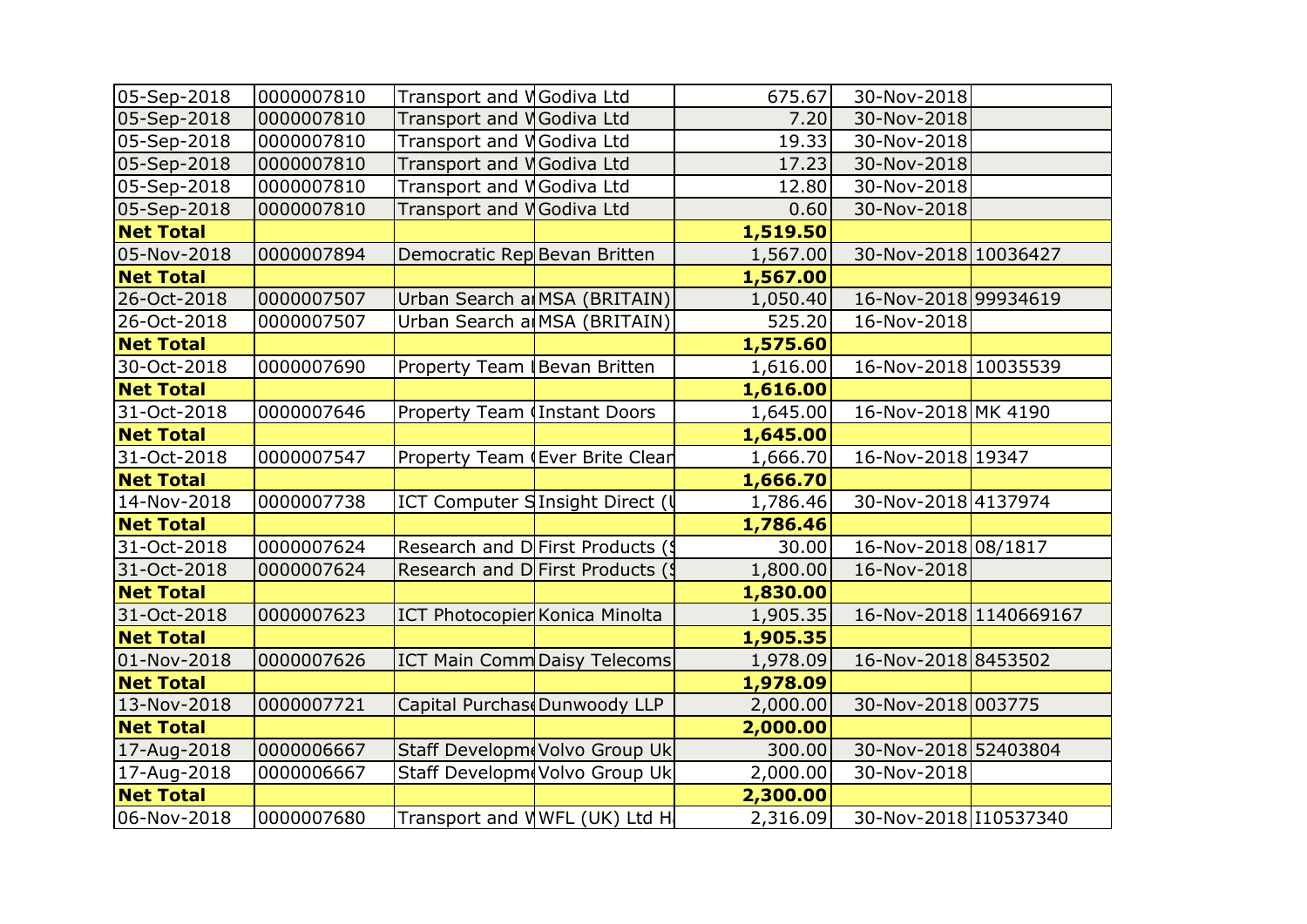| <b>Net Total</b> |            |                                 |                                  | 2,316.09 |                        |                            |
|------------------|------------|---------------------------------|----------------------------------|----------|------------------------|----------------------------|
| 25-Oct-2018      | 0000007791 |                                 | Apprentices Em Encompass Sele    | 2,368.80 | 23-Nov-2018 1073       |                            |
| <b>Net Total</b> |            |                                 |                                  | 2,368.80 |                        |                            |
| 25-Oct-2018      | 0000007529 | Transport and VLex Autolease I  |                                  | 446.95   | 02-Nov-2018 IRIN630774 |                            |
| 25-Oct-2018      | 0000007529 | Transport and VLex Autolease    |                                  | 2,275.81 | 02-Nov-2018            |                            |
| <b>Net Total</b> |            |                                 |                                  | 2,722.76 |                        |                            |
| 09-Nov-2018      | 0000007758 | Transport and VLex Autolease I  |                                  | 446.95   | 23-Nov-2018 IRIN633079 |                            |
| 09-Nov-2018      | 0000007758 | Transport and VLex Autolease I  |                                  | 2,275.81 | 23-Nov-2018            |                            |
| <b>Net Total</b> |            |                                 |                                  | 2,722.76 |                        |                            |
| 13-Nov-2018      | 0000007794 | Transport and VLex Autolease I  |                                  | 446.95   | 23-Nov-2018 IRIN633521 |                            |
| 13-Nov-2018      | 0000007794 | Transport and VILex Autolease I |                                  | 2,275.81 | 23-Nov-2018            |                            |
| <b>Net Total</b> |            |                                 |                                  | 2,722.76 |                        |                            |
| 23-Oct-2018      | 0000007462 |                                 | Staff Developm Aylesbury Colled  | 2,500.00 |                        | 09-Nov-2018 SLINV/00000491 |
| <b>Net Total</b> |            |                                 |                                  | 2,500.00 |                        |                            |
| 01-Jun-2018      | 0000007486 |                                 | Finance Comput Public Sector Liv | 2,500.00 | 02-Nov-2018 41761      |                            |
| <b>Net Total</b> |            |                                 |                                  | 2,500.00 |                        |                            |
| 29-Oct-2018      | 0000007533 | Capital Purchas Angus Fire Ltd  |                                  | 2,598.00 | 16-Nov-2018 8044016    |                            |
| <b>Net Total</b> |            |                                 |                                  | 2,598.00 |                        |                            |
| 25-Oct-2018      | 0000007501 |                                 | Property Team (Antac Support S   | 2,666.03 | 09-Nov-2018 54777      |                            |
| <b>Net Total</b> |            |                                 |                                  | 2,666.03 |                        |                            |
| 23-Oct-2018      | 0000007549 | Capital Purchas CMT Flexibles L |                                  | 45.00    | 09-Nov-2018 176560     |                            |
| 23-Oct-2018      | 0000007549 | Capital PurchaseCMT Flexibles L |                                  | 2,730.40 | 09-Nov-2018            |                            |
| <b>Net Total</b> |            |                                 |                                  | 2,775.40 |                        |                            |
| 01-Nov-2018      | 0000007640 | Human Resourd Hays Specialist   |                                  | 2,779.60 | 16-Nov-2018 1009005353 |                            |
| <b>Net Total</b> |            |                                 |                                  | 2,779.60 |                        |                            |
| 16-Nov-2018      | 0000007767 |                                 | Staff Developm The Fire Service  | 2,795.00 | 23-Nov-2018 814385     |                            |
| <b>Net Total</b> |            |                                 |                                  | 2,795.00 |                        |                            |
| 06-Nov-2018      | 0000007639 |                                 | Corporate Mana Improvement &     | 2,968.34 | 23-Nov-2018 40220236   |                            |
| <b>Net Total</b> |            |                                 |                                  | 2,968.34 |                        |                            |
| 06-Nov-2018      | 0000007681 |                                 | Transport and VWFL (UK) Ltd H.   | 2,977.83 | 23-Nov-2018 10537341   |                            |
| <b>Net Total</b> |            |                                 |                                  | 2,977.83 |                        |                            |
| 06-Nov-2018      | 0000007682 |                                 | Transport and VWFL (UK) Ltd H    | 2,977.83 | 23-Nov-2018 10537342   |                            |
| <b>Net Total</b> |            |                                 |                                  | 2,977.83 |                        |                            |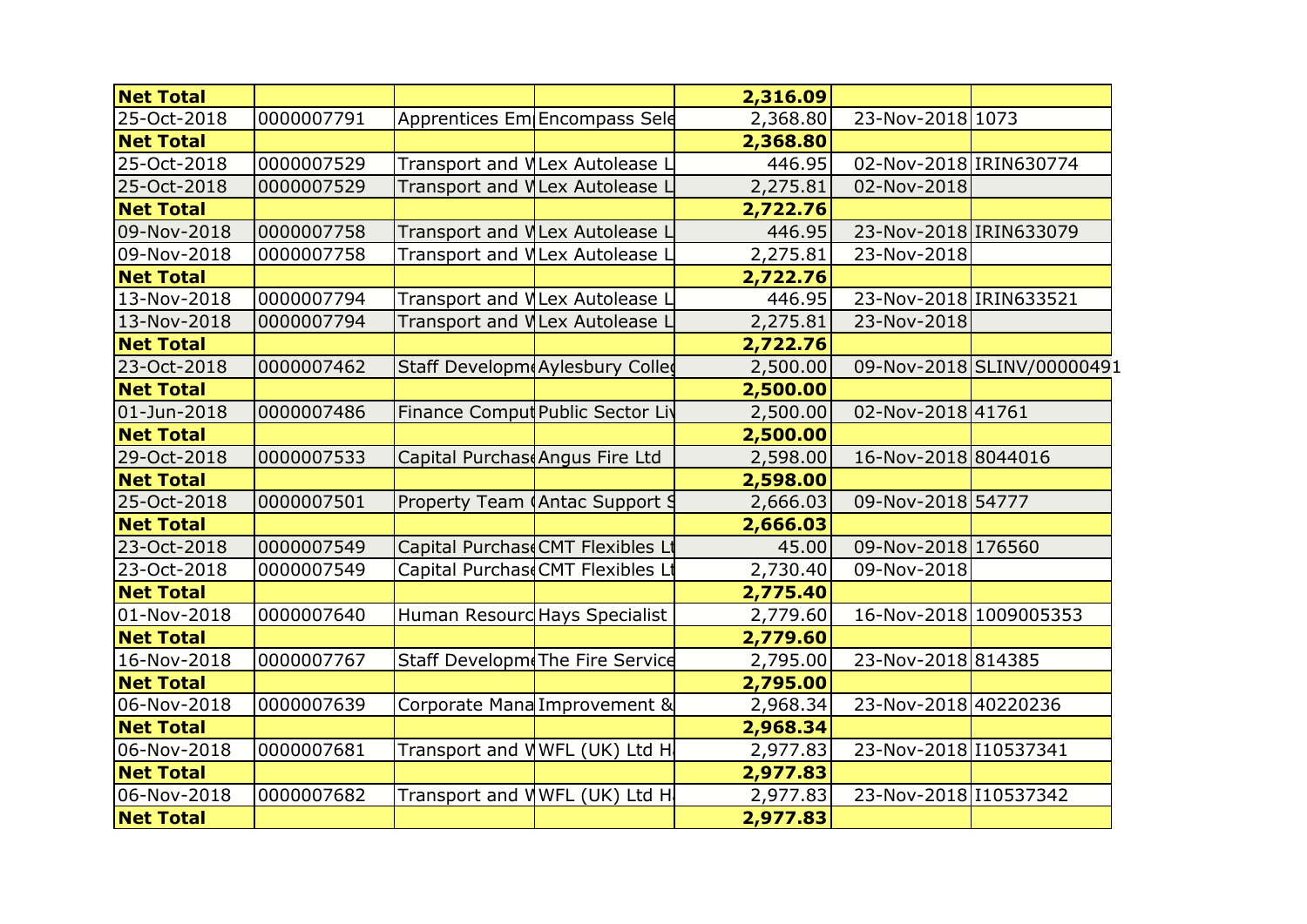| 07-Nov-2018      | 0000007687 |                                | Transport and VWFL (UK) Ltd H    | 3,088.12 | 23-Nov-2018 10540156   |                         |
|------------------|------------|--------------------------------|----------------------------------|----------|------------------------|-------------------------|
| <b>Net Total</b> |            |                                |                                  | 3,088.12 |                        |                         |
| 07-Nov-2018      | 0000007701 |                                | ICT Computer SInsight Direct (   | 290.00   | 23-Nov-2018 4129045    |                         |
| 07-Nov-2018      | 0000007701 |                                | ICT Computer SInsight Direct (1) | 2,760.00 | 23-Nov-2018            |                         |
| 07-Nov-2018      | 0000007701 |                                | ICT Computer SInsight Direct (   | 140.00   | 23-Nov-2018            |                         |
| <b>Net Total</b> |            |                                |                                  | 3,190.00 |                        |                         |
| 14-Nov-2018      | 0000007727 |                                | Capital Purchas One Time Vend    | 3,200.00 | 16-Nov-2018 INV-21551  |                         |
| <b>Net Total</b> |            |                                |                                  | 3,200.00 |                        |                         |
| 06-Nov-2018      | 0000007726 | Admin Buildings Scottish Power |                                  | 3,251.64 | 23-Nov-2018 105897698  |                         |
| <b>Net Total</b> |            |                                |                                  | 3,251.64 |                        |                         |
| 08-Nov-2018      | 0000007695 | Response SuppoCadcorp          |                                  | 520.00   | 23-Nov-2018 SV0027651  |                         |
| 08-Nov-2018      | 0000007695 | Response SuppoCadcorp          |                                  | 2,950.00 | 23-Nov-2018            |                         |
| <b>Net Total</b> |            |                                |                                  | 3,470.00 |                        |                         |
| 31-Oct-2018      | 0000007644 |                                | Operational TraiOxfordshire Cou  | 2,250.00 | 16-Nov-2018 3920271717 |                         |
| 31-Oct-2018      | 0000007644 |                                | Operational TraiOxfordshire Cou  | 435.69   | 16-Nov-2018            |                         |
| 31-Oct-2018      | 0000007644 |                                | Operational TraiOxfordshire Cou  | 540.00   | 16-Nov-2018            |                         |
| 31-Oct-2018      | 0000007644 |                                | Operational TraiOxfordshire Cou  | 30.00    | 16-Nov-2018            |                         |
| 31-Oct-2018      | 0000007644 |                                | Operational TraiOxfordshire Cou  | 237.50   | 16-Nov-2018            |                         |
| <b>Net Total</b> |            |                                |                                  | 3,493.19 |                        |                         |
| 15-Jun-2018      | 0000007888 |                                | Capital Purchas Michael Riley As | 3,600.00 | 30-Nov-2018 2501       |                         |
| <b>Net Total</b> |            |                                |                                  | 3,600.00 |                        |                         |
| 10-Oct-2018      | 0000007802 |                                | Capital Purchas Montagu Evans    | 3,689.23 | 23-Nov-2018 DVC190632  |                         |
| <b>Net Total</b> |            |                                |                                  | 3,689.23 |                        |                         |
| 07-Nov-2018      | 0000007664 |                                | Capital Purchas Montagu Evans    | 3,689.23 | 16-Nov-2018 DVC190779  |                         |
| <b>Net Total</b> |            |                                |                                  | 3,689.23 |                        |                         |
| 03-Nov-2018      | 0000007702 | ICT Main CommEE Ltd            |                                  | 4,039.21 |                        | 16-Nov-2018 01279508858 |
| <b>Net Total</b> |            |                                |                                  | 4,039.21 |                        |                         |
| 09-Nov-2018      | 0000007720 |                                | Prevention Com Fireangel Safety  | 4,200.00 | 30-Nov-2018 1123846    |                         |
| <b>Net Total</b> |            |                                |                                  | 4,200.00 |                        |                         |
| 15-Nov-2018      | 0000007745 |                                | Prevention Com The Creation La   | 2,600.00 | 30-Nov-2018 4252       |                         |
| 15-Nov-2018      | 0000007745 |                                | Prevention Com The Creation La   | 1,600.00 | 30-Nov-2018            |                         |
| <b>Net Total</b> |            |                                |                                  | 4,200.00 |                        |                         |
| 31-Oct-2018      | 0000007803 |                                | Human Resourd M.K. Occupation    | 4,241.66 | 23-Nov-2018 90218B     |                         |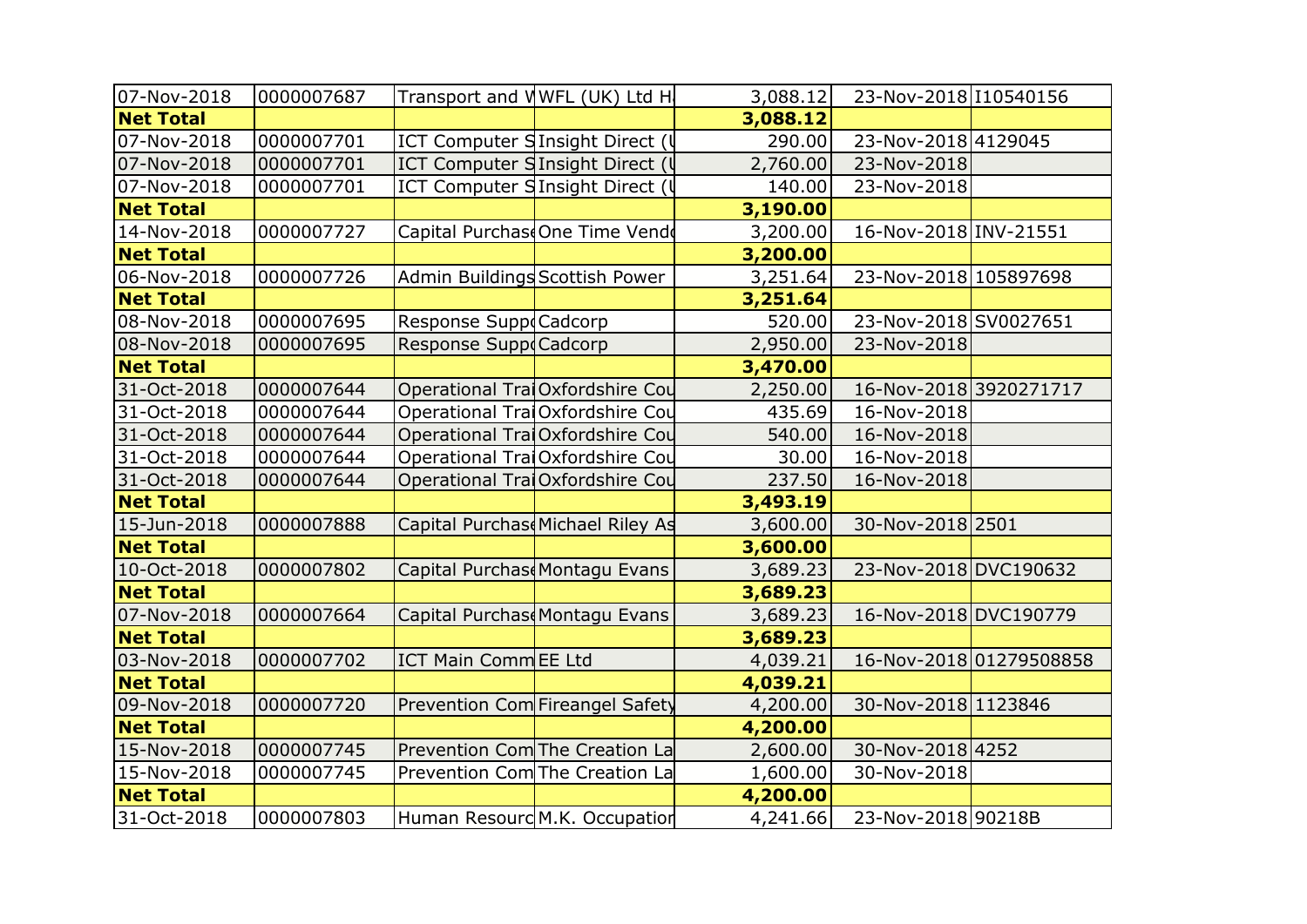| <b>Net Total</b> |            |                              |                                        | 4,241.66 |                        |                         |
|------------------|------------|------------------------------|----------------------------------------|----------|------------------------|-------------------------|
| 12-Nov-2018      | 0000007790 |                              | Gerrards Cross Gazprom Energy          | 282.85   |                        | 23-Nov-2018 INV00070539 |
| 12-Nov-2018      | 0000007790 |                              | Great Missender Gazprom Energy         | 83.72    | 23-Nov-2018            |                         |
| 12-Nov-2018      | 0000007790 |                              | Waddesdon Fire Gazprom Energy          | 50.97    | 23-Nov-2018            |                         |
| 12-Nov-2018      | 0000007790 |                              | Amersham Fire Gazprom Energy           | 75.06    | 23-Nov-2018            |                         |
| 12-Nov-2018      | 0000007790 |                              | Stokenchurch FiGazprom Energy          | 98.96    | 23-Nov-2018            |                         |
| 12-Nov-2018      | 0000007790 |                              | Winslow Fire St. Gazprom Energy        | 34.68    | 23-Nov-2018            |                         |
| 12-Nov-2018      | 0000007790 |                              | Beaconsfield Fir Gazprom Energy        | 339.64   | 23-Nov-2018            |                         |
| 12-Nov-2018      | 0000007790 |                              | High Wycombe Gazprom Energy            | 391.08   | 23-Nov-2018            |                         |
| 12-Nov-2018      | 0000007790 |                              | Broughton Fire Gazprom Energy          | 226.43   | 23-Nov-2018            |                         |
| 12-Nov-2018      | 0000007790 |                              | Admin Buildings Gazprom Energy         | 850.75   | 23-Nov-2018            |                         |
| 12-Nov-2018      | 0000007790 |                              | MK West Fire St Gazprom Energy         | 1,157.95 | 23-Nov-2018            |                         |
| 12-Nov-2018      | 0000007790 |                              | Marlow Fire Stat Gazprom Energy        | 385.98   | 23-Nov-2018            |                         |
| 12-Nov-2018      | 0000007790 |                              | Haddenham Fire Gazprom Energy          | 194.58   | 23-Nov-2018            |                         |
| 12-Nov-2018      | 0000007790 |                              | Olney Fire Stati Gazprom Energy        | 93.47    | 23-Nov-2018            |                         |
| 12-Nov-2018      | 0000007790 |                              | Chesham Fire SGazprom Energy           | 179.52   | 23-Nov-2018            |                         |
| 12-Nov-2018      | 0000007790 |                              | Buckingham FireGazprom Energy          | 271.10   | 23-Nov-2018            |                         |
| 12-Nov-2018      | 0000007790 |                              | Newport Pagnel Gazprom Energy          | 90.12    | 23-Nov-2018            |                         |
| <b>Net Total</b> |            |                              |                                        | 4,806.86 |                        |                         |
| 13-Oct-2018      | 0000007828 |                              | <b>BASI Project Co FireServiceRota</b> | 1,565.00 | 30-Nov-2018 201800024  |                         |
| 13-Oct-2018      | 0000007828 |                              | <b>BASI Project Co FireServiceRota</b> | 2,947.50 | 30-Nov-2018            |                         |
| <b>Net Total</b> |            |                              |                                        | 4,512.50 |                        |                         |
| 29-Aug-2018      | 0000007892 | Democratic Rep Bevan Britten |                                        | 4,687.00 | 30-Nov-2018 10029604   |                         |
| <b>Net Total</b> |            |                              |                                        | 4,687.00 |                        |                         |
| 30-Oct-2018      | 0000007545 |                              | <b>ESMCP Consulta Mott MacDonald</b>   | 4,875.00 | 16-Nov-2018 IN00400687 |                         |
| <b>Net Total</b> |            |                              |                                        | 4,875.00 |                        |                         |
| 07-Nov-2018      | 0000007723 |                              | Capital Purchas Combined Office        | 2,196.50 | 23-Nov-2018 49577      |                         |
| 07-Nov-2018      | 0000007723 |                              | Capital Purchase Combined Office       | 2,680.40 | 23-Nov-2018            |                         |
| 07-Nov-2018      | 0000007723 |                              | Capital Purchase Combined Office       | 292.61   | 23-Nov-2018            |                         |
| <b>Net Total</b> |            |                              |                                        | 5,169.51 |                        |                         |
| 01-Jun-2018      | 0000007766 |                              | Response SuppoHertfordshire Co         | 4,937.33 | 23-Nov-2018 1802527773 |                         |
| <b>Net Total</b> |            |                              |                                        | 4,937.33 |                        |                         |
| 31-Oct-2018      | 0000007638 |                              | Capital Purchase Manton Office S       | 712.00   | 16-Nov-2018 107377     |                         |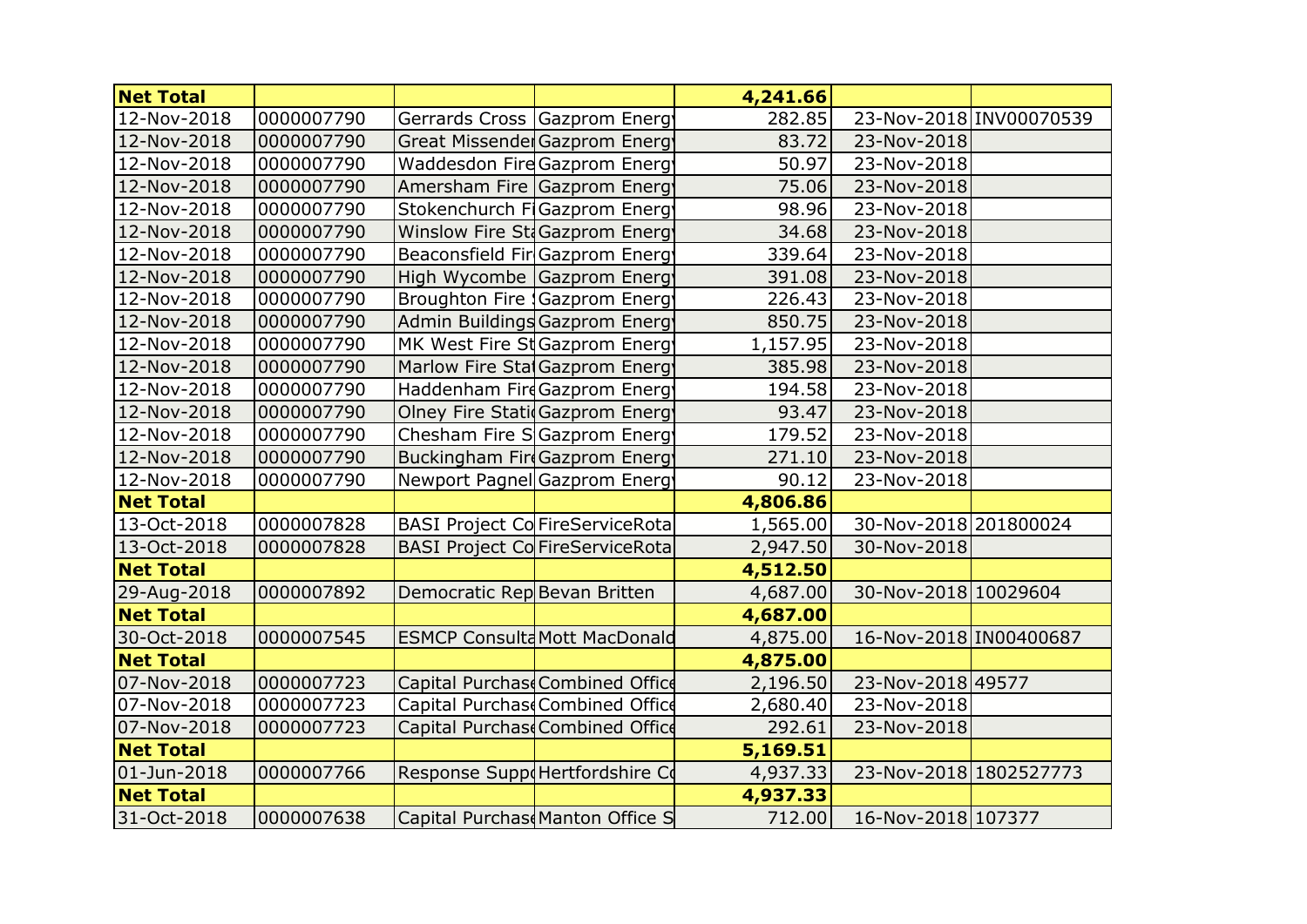| 31-Oct-2018      | 0000007638 | Capital Purchas Manton Office S      | 876.00   | 16-Nov-2018            |                                 |  |
|------------------|------------|--------------------------------------|----------|------------------------|---------------------------------|--|
| 31-Oct-2018      | 0000007638 | Capital Purchas Manton Office S      | 3,878.00 | 16-Nov-2018            |                                 |  |
| <b>Net Total</b> |            |                                      | 5,466.00 |                        |                                 |  |
| 16-Oct-2018      | 0000007525 | Capital Purchas Terberg Dts Uk       | 5,400.00 | 02-Nov-2018 432223     |                                 |  |
| 16-Oct-2018      | 0000007525 | Capital Purchas Terberg Dts Uk       | 100.00   | 02-Nov-2018            |                                 |  |
| <b>Net Total</b> |            |                                      | 5,500.00 |                        |                                 |  |
| 16-Oct-2018      | 0000007354 | Staff Developm The Manchester        | 5,895.00 | 02-Nov-2018 1008640    |                                 |  |
| <b>Net Total</b> |            |                                      | 5,895.00 |                        |                                 |  |
| 19-Oct-2018      | 0000007526 | Corporate Mana Ernst & Young L       | 6,041.00 |                        | 02-Nov-2018GB10100157903        |  |
| <b>Net Total</b> |            |                                      | 6,041.00 |                        |                                 |  |
| 08-Nov-2018      | 0000007686 | Payroll Control ASodexo P&MM L       | 6,062.81 | 16-Nov-2018 3494258    |                                 |  |
| <b>Net Total</b> |            |                                      | 6,062.81 |                        |                                 |  |
| 29-Oct-2018      | 0000007509 | Transport and <i>N</i> Truckeast Ltd | 6,160.00 | 09-Nov-2018 11713028   |                                 |  |
| <b>Net Total</b> |            |                                      | 6,160.00 |                        |                                 |  |
| 06-Nov-2018      | 0000007642 | CAP - ICT Hardy XMA Ltd              | 6,673.60 | 23-Nov-2018 KN02098    |                                 |  |
| <b>Net Total</b> |            |                                      | 6,673.60 |                        |                                 |  |
| 05-Nov-2018      | 0000007704 | Prevention Cons Thames Valley F      | 6,840.00 | 23-Nov-2018 0049098    |                                 |  |
| <b>Net Total</b> |            |                                      | 6,840.00 |                        |                                 |  |
| 31-Oct-2018      | 0000007552 | Staff Developm Neucom Ltd            | 7,000.00 |                        | 16-Nov-2018 BUCKS/FRS/N/T/18001 |  |
| <b>Net Total</b> |            |                                      | 7,000.00 |                        |                                 |  |
| 28-Sep-2018      | 0000007722 | Capital Purchas Dunwoody LLP         | 2,500.00 | 16-Nov-2018 003742     |                                 |  |
| 28-Sep-2018      | 0000007722 | Capital Purchas Dunwoody LLP         | 2,119.68 | 16-Nov-2018            |                                 |  |
| 28-Sep-2018      | 0000007722 | Capital Purchas Dunwoody LLP         | 2,488.32 | 16-Nov-2018            |                                 |  |
| <b>Net Total</b> |            |                                      | 7,108.00 |                        |                                 |  |
| 27-Sep-2018      | 0000007893 | Democratic Rep Bevan Britten         | 2,594.20 | 30-Nov-2018 10032553   |                                 |  |
| 27-Sep-2018      | 0000007893 | Democratic Rep Bevan Britten         | 4,779.30 | 30-Nov-2018            |                                 |  |
| <b>Net Total</b> |            |                                      | 7,373.50 |                        |                                 |  |
| 15-Oct-2018      | 0000007559 | Capital Purchas Link Treasury S      | 7,400.00 | 09-Nov-2018 6002006499 |                                 |  |
| <b>Net Total</b> |            |                                      | 7,400.00 |                        |                                 |  |
| 24-Oct-2018      | 0000007532 | Senior Managen Double Tree by        | 8,254.17 | 09-Nov-2018 244600     |                                 |  |
| <b>Net Total</b> |            |                                      | 8,254.17 |                        |                                 |  |
| 06-Nov-2018      | 0000007677 | Transport and V WFL (UK) Ltd H       | 8,382.04 | 16-Nov-2018 10537337   |                                 |  |
| <b>Net Total</b> |            |                                      | 8,382.04 |                        |                                 |  |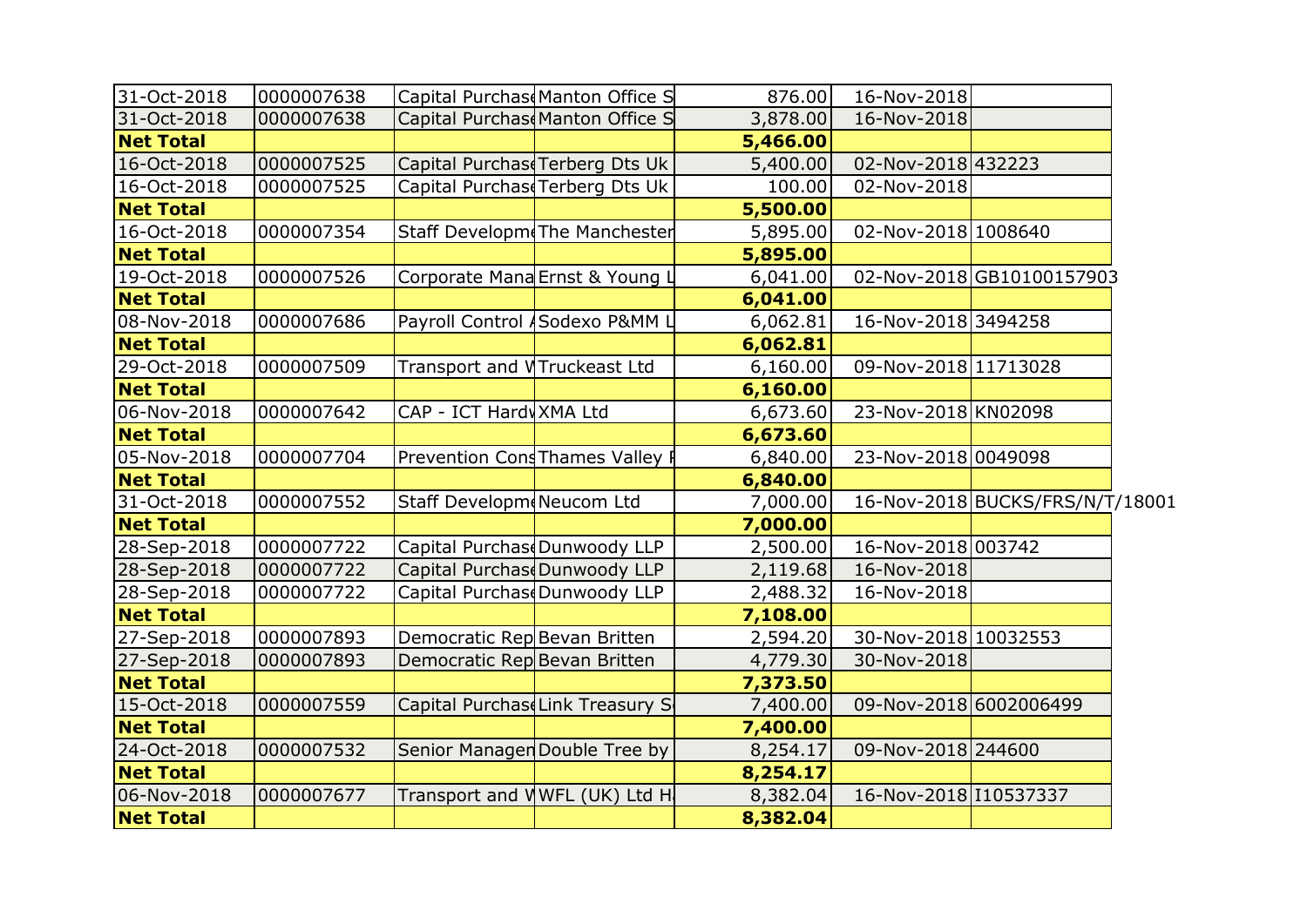| 21-Sep-2018      | 0000006975 | Capital Purchas Receptek            |                                  | 8,991.95  | 09-Nov-2018 58470      |                          |
|------------------|------------|-------------------------------------|----------------------------------|-----------|------------------------|--------------------------|
| <b>Net Total</b> |            |                                     |                                  | 8,991.95  |                        |                          |
| 10-Sep-2018      | 0000007819 |                                     | Staff Developm CFOA Services I   | 10,250.00 | 30-Nov-2018 CSL17535   |                          |
| <b>Net Total</b> |            |                                     |                                  | 10,250.00 |                        |                          |
| 24-Oct-2018      | 0000007484 | Equipment Man Bristol Uniform       |                                  | 16,956.00 | 30-Nov-2018 472582     |                          |
| <b>Net Total</b> |            |                                     |                                  | 16,956.00 |                        |                          |
| 30-Oct-2018      | 0000007557 |                                     | Payroll Control ABuckinghamshir  | 19,611.94 |                        | 09-Nov-2018 LGPSEESOCT18 |
| <b>Net Total</b> |            |                                     |                                  | 19,611.94 |                        |                          |
| 23-Nov-2018      | 0000007895 |                                     | Staff Developm The Fire Service  | 23,667.24 | 30-Nov-2018 814497     |                          |
| <b>Net Total</b> |            |                                     |                                  | 23,667.24 |                        |                          |
| 05-Nov-2018      | 0000007660 | <b>ICT Computer SAirbus Defence</b> |                                  | 28,500.00 | 23-Nov-2018 IN032689   |                          |
| <b>Net Total</b> |            |                                     |                                  | 28,500.00 |                        |                          |
| 09-Nov-2018      | 0000007882 |                                     | Gerrards Cross London & Quadi    | 10,794.00 | 30-Nov-2018 916444     |                          |
| <b>Net Total</b> |            |                                     |                                  | 10,794.00 |                        |                          |
| 22-May-2018      | 0000007685 |                                     | Capital Purchas Hub Professiona  | 16,570.17 | 23-Nov-2018 SI-000498  |                          |
| 22-May-2018      | 0000007685 |                                     | Capital Purchas Hub Professiona  | 1,000.00  | 23-Nov-2018            |                          |
| 22-May-2018      | 0000007685 |                                     | Capital Purchas Hub Professiona  | 10,000.00 | 23-Nov-2018            |                          |
| <b>Net Total</b> |            |                                     |                                  | 27,570.17 |                        |                          |
| 07-Nov-2018      | 0000007733 |                                     | Short-term CredUpdata Infrastru  | 53,052.86 | 23-Nov-2018 6092014073 |                          |
| <b>Net Total</b> |            |                                     |                                  | 53,052.86 |                        |                          |
| 13-Nov-2018      | 0000007728 |                                     | Capital Purchas Emergency One    | 54,567.71 | 30-Nov-2018 22195      |                          |
| <b>Net Total</b> |            |                                     |                                  | 54,567.71 |                        |                          |
| 13-Nov-2018      | 0000007729 |                                     | Capital Purchas Emergency One    | 54,567.71 | 30-Nov-2018 22193      |                          |
| <b>Net Total</b> |            |                                     |                                  | 54,567.71 |                        |                          |
| 19-Nov-2018      | 0000007773 |                                     | Apprentices AgeEncompass Sele    | 1,472.06  | 23-Nov-2018 1074       |                          |
| 19-Nov-2018      | 0000007773 |                                     | Apprentices AgeEncompass Sele    | 1,331.80  | 23-Nov-2018            |                          |
| 19-Nov-2018      | 0000007773 |                                     | Apprentices AgeEncompass Sele    | 20,746.53 | 23-Nov-2018            |                          |
| 19-Nov-2018      | 0000007773 |                                     | Apprentices AgeEncompass Sele    | 1,771.77  | 23-Nov-2018            |                          |
| 19-Nov-2018      | 0000007773 |                                     | Apprentices Age Encompass Sele   | 5,022.53  | 23-Nov-2018            |                          |
| 19-Nov-2018      | 0000007773 |                                     | Apprentices AgeEncompass Sele    | 31,497.85 | 23-Nov-2018            |                          |
| <b>Net Total</b> |            |                                     |                                  | 61,842.54 |                        |                          |
| 19-Oct-2018      | 0000007412 |                                     | Capital Purchasd T Clarke Contra | 87,173.55 | 02-Nov-2018 18100260   |                          |
| <b>Net Total</b> |            |                                     |                                  | 87,173.55 |                        |                          |